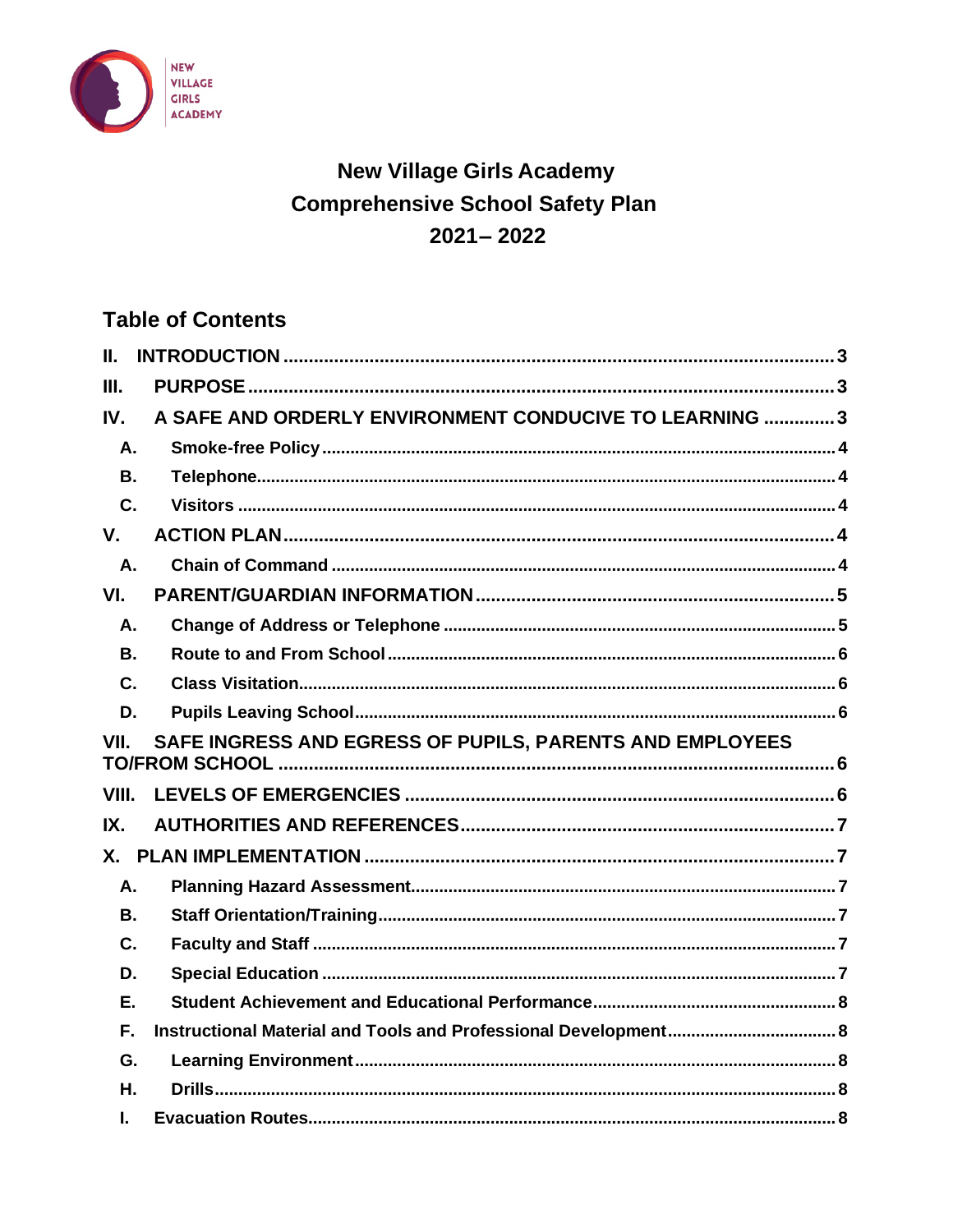

| J.        |                                                                         |  |
|-----------|-------------------------------------------------------------------------|--|
| Κ.        |                                                                         |  |
| L.        |                                                                         |  |
| Μ.        |                                                                         |  |
| XI.       |                                                                         |  |
| Α.        |                                                                         |  |
| В.        |                                                                         |  |
| C.        |                                                                         |  |
| D.        |                                                                         |  |
| XII.      |                                                                         |  |
| Α.        |                                                                         |  |
| <b>B.</b> |                                                                         |  |
| C.        | Lock-Down Procedures Checklist for Principal/Incident Commander (IC) 14 |  |
| XIII.     |                                                                         |  |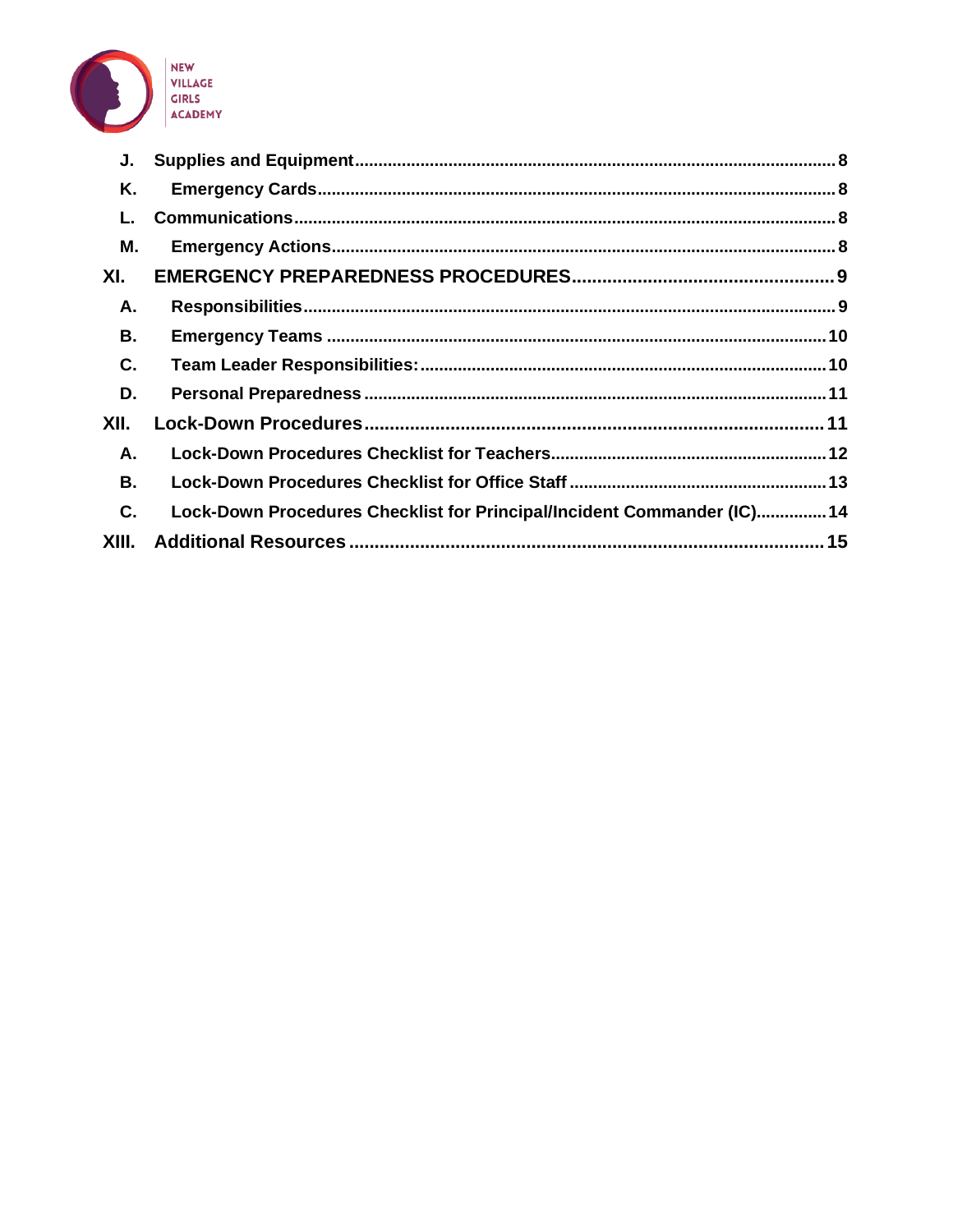

#### <span id="page-2-0"></span>**II. INTRODUCTION**

When an emergency begins, the principal or designee will activate appropriate emergency procedures through the organizational system outlined in the rest of this Comprehensive School Safety Plan. The principal or designees, as the Incident Commander, is called at this point and will decide what to do based on the situation.

There are basic safety procedures, which can be utilized in responding to various emergencies:

- Duck, Cover and Hold (earthquake, explosion)
- Evacuation (fire, explosion, hazardous material release, post earthquake)
- Walking to an off-campus location (St. Anne's Lobby)
- Directed Transportation (when a bus is required to leave the area)
- Shelter-in-Place "LOCK DOWN" (hazardous material release, gunfire, sniper, storms)
- Drop flat to the ground "hit the deck" (gunfire)

There is no way of knowing in advance exactly how to respond to every emergency; however, the organizational system utilizes designs that may be applied to any emergency. It's based on the Incident Command System, a proven emergency management tool to organize emergency response. By conforming to the Standardized Emergency Management System (SEMS) the school will be linked to other responsible agencies in an integrated fashion.

#### <span id="page-2-1"></span>**III. PURPOSE**

This plan is designed to provide a framework for protecting students, staff and school facilities, as well as to describe the responsibilities of staff members, for a wide range of emergency and disaster situations that may occur. It has been prepared in compliance with legal requirements.

In the event of a widespread emergency, such as an earthquake, it is recognized that available government resources will be overtaxed and may be unable to respond to all requests for assistance.

This plan assumes that the school must be self-sufficient for a time and may be required to provide shelter to the immediate community.

## <span id="page-2-2"></span>**IV. A SAFE AND ORDERLY ENVIRONMENT CONDUCIVE TO LEARNING**

New Village Girls Academy has developed strategies and procedures to ensure a safe and orderly environment conducive to learning that includes:

- All staff will be given an employee handbook. It will be given out and reviewed in an inservice prior to the first day of instruction. The handbook outlines the following areas:
	- o School Mission Statement, goals and objectives
	- o Teacher responsibilities
	- o Bell, recess and lunch schedules
	- o Discipline plan
	- o Guidelines for homework

We shall communicate and enforce district rules and procedures on school discipline. However, we will employ a restorative justice model.

Our safety action plan will be evaluated annually and amended on an as-needed basis.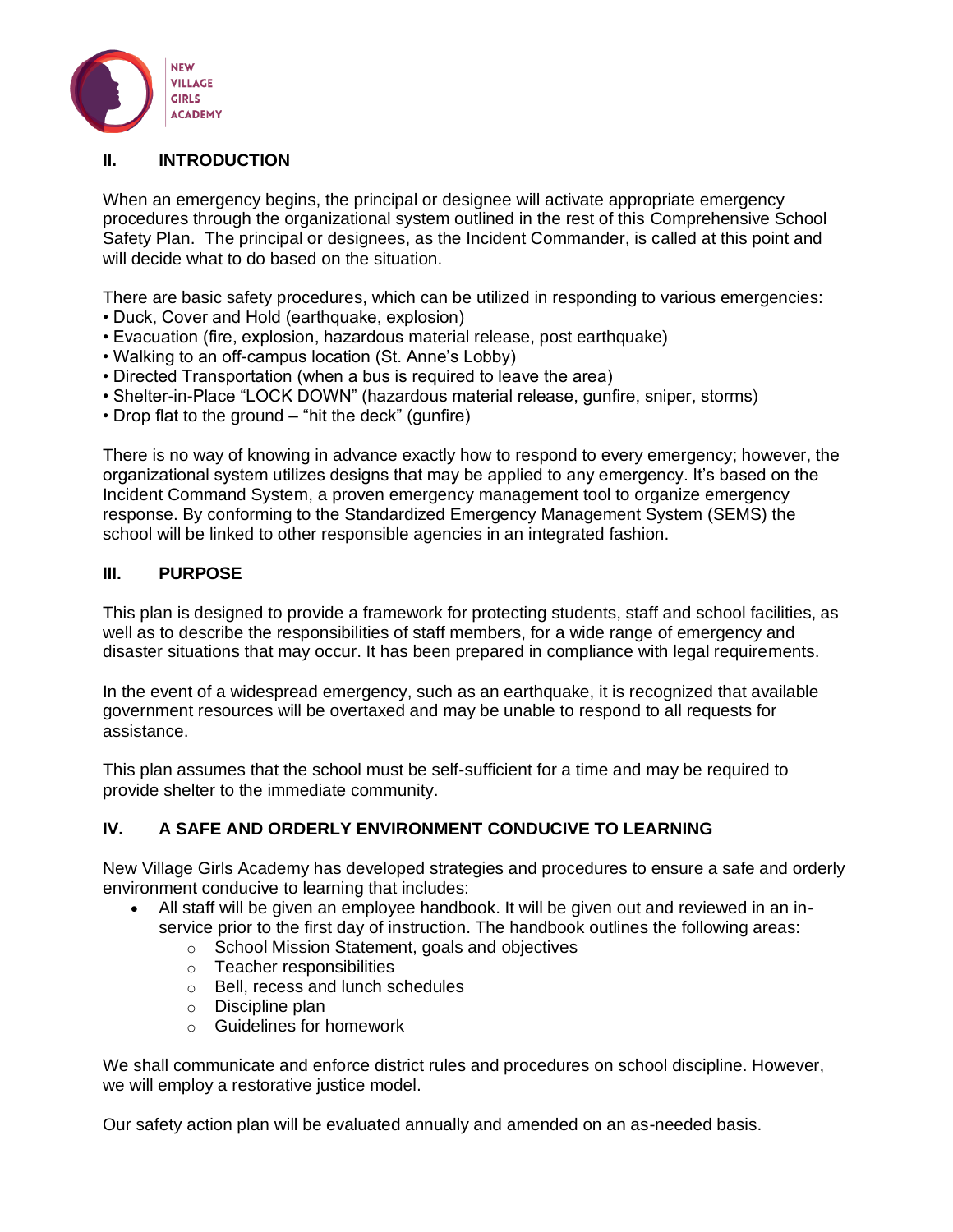

School rules shall be communicated to students, parents, and staff and shall be posted in each classroom.

Every classroom shall continue to make accessible in case of an emergency its Emergency Kit and its Emergency Disaster Drill Procedures Envelope that includes current class attendance roster.

## **A. Smoke-free Policy**

<span id="page-3-0"></span>New Village Girls Academy is located on the campus of St. Anne's, a smoke-free campus. Smoking is not allowed in the building at any time.

#### **B. Telephone**

<span id="page-3-1"></span>All school telephones are business phones and can be used only with the permission of teachers and/or office personnel. Only in case of an emergency will a teacher be called to the telephone during class hours, or a student be called to the telephone during the school day. Necessary messages will be placed in staff mailboxes/delivered at designated times during the school day. Students will be permitted to use the phone only in case of an emergency, with the approval of the office staff/principal. Calling internships and potential internship sites are exceptions. Phone usage during lunch is allowed.

#### **C. Visitors**

<span id="page-3-2"></span>Parents, volunteers and visitors are welcome to visit the school. All entrances to the school, except the closest entrance to the main office, will be locked during the school day (8:00 am to 3:00 pm). During YPI hours, all doors and gates will be closed. Visitors are asked to enter through the front door and sign in at the office upon arrival. Visitors are asked to sign out at the office when leaving the campus. To provide for the safety of all students and to limit classroom interruptions, any communications during the school day between parents or guardians and students (such as dropping off books, homework, lunches, etc.) must be conducted at the school office rather than the classroom door. School personnel will arrange for messages or deliveries to be made to the classroom at appropriate times. An adult must accompany children visiting the school who are not enrolled in the school.

#### **ALL STAFF ARE HELD RESPONSIBLE FOR STOPPING UNKNOWN PEOPLE AND ASKING THEM TO GO TO THE OFFICE.**

## <span id="page-3-4"></span><span id="page-3-3"></span>**V. ACTION PLAN**

## **A. Chain of Command**

## **1. PRINCIPAL-Jennifer Quiñones**

- Coordinate and supervise management activities.

- Supervise specific activities relating to the needs of the school, staff, students, and others involved in the emergency.

## **2. TOSA (Teacher on Special Assignment)- Christa Hollis**

- Supervise and assist in specific activities relating to the needs of the school, etc.
- Supervise staff that has pre-defined roles

## **3. FIRST RESPONDERS- Veronica Yanagisawa, Elsa Valdivia, Ana Aguirre**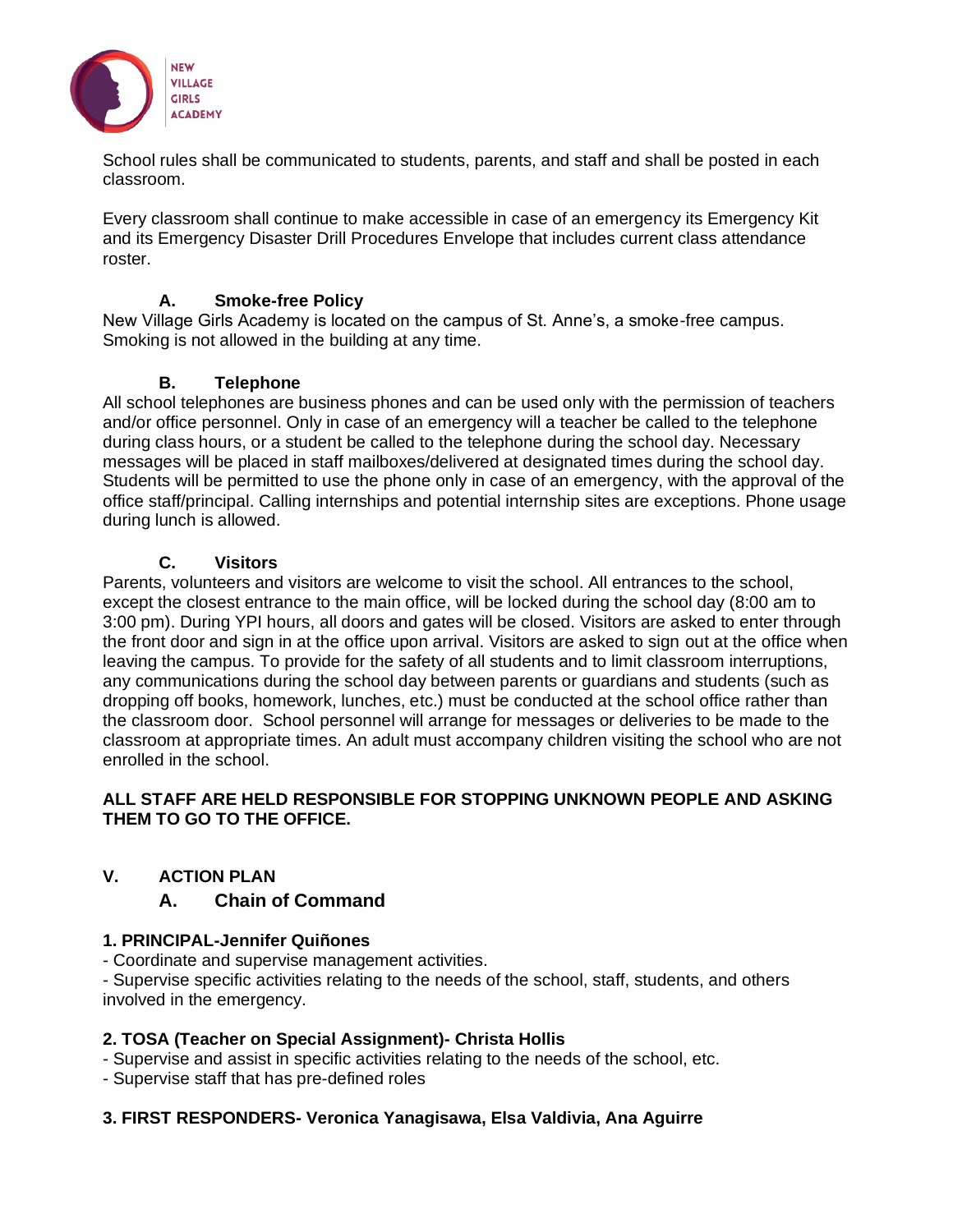

- Report immediately to the principal or designee.
- Supervise immediate care of injuries or hysterical persons.
- Relocate students to safe areas of the building or campus.

#### **4. CUSTODIAL STAFF-Megan Molina**

- Report to PRINCIPAL
- Assist with traffic management and other duties.
- Evacuation
- Check buildings for missing children
- Close classroom doors and windows

#### **5. OFFICE STAFF- Yolanda Molina, Vivian Luna, Kyle Denman, Genevieve Gonzales**

- Report immediately to the principal.
- Assist in planning and preparation if food and shelter are needed.

#### **6. INSTRUCTIONAL TEACHERS- Katherine McMahon, Antonio Chavez, Jacqueline Benitez, Brenda Hernandez, Shinsung (John) Cho, Kimberly Ruppert, Jesus Roman, Caylin Anderson, Erica Guzman**

- Remain with students at all times
- Keep a class roster, check periodically to account for all students
- Lead students to safety based on emergency procedures
- Take materials to identify persons who have permission to pick up students
- Hold all students until someone who has specific permission to get the student arrives.

#### **Overview:**

Principal- Jennifer Quiñones

TOSA - Christa Hollis

Office Manager- Yolanda Molina

Staff/teachers/parents- Vivian Luna, Elsa Valdivia, Erica Guzman, Katherine McMahon, Antonio Chavez, Jacqueline Benitez, Brenda Hernandez, Shinsung (John) Cho, Kimberly Ruppert, Jesus Roman, Caylin Anderson, Megan Molina, Kyle Denman, Veronica Yanagisawa, Ana Aguirre, Genevieve Gonzales

## <span id="page-4-0"></span>**VI. PARENT/GUARDIAN INFORMATION**

Pertinent components of this Plan will be included in the beginning-of-school parent packet and other means of regularly communicating with parents. All parents will complete a Student Release form for their child and designate other persons who are authorized to pick-up their child in the event of an emergency.

- A. Change of Address or Telephone
- <span id="page-4-1"></span>• If parents move, they must immediately come to the office in person and notify the school of your new address.
- If telephone numbers change, the school must be notified immediately.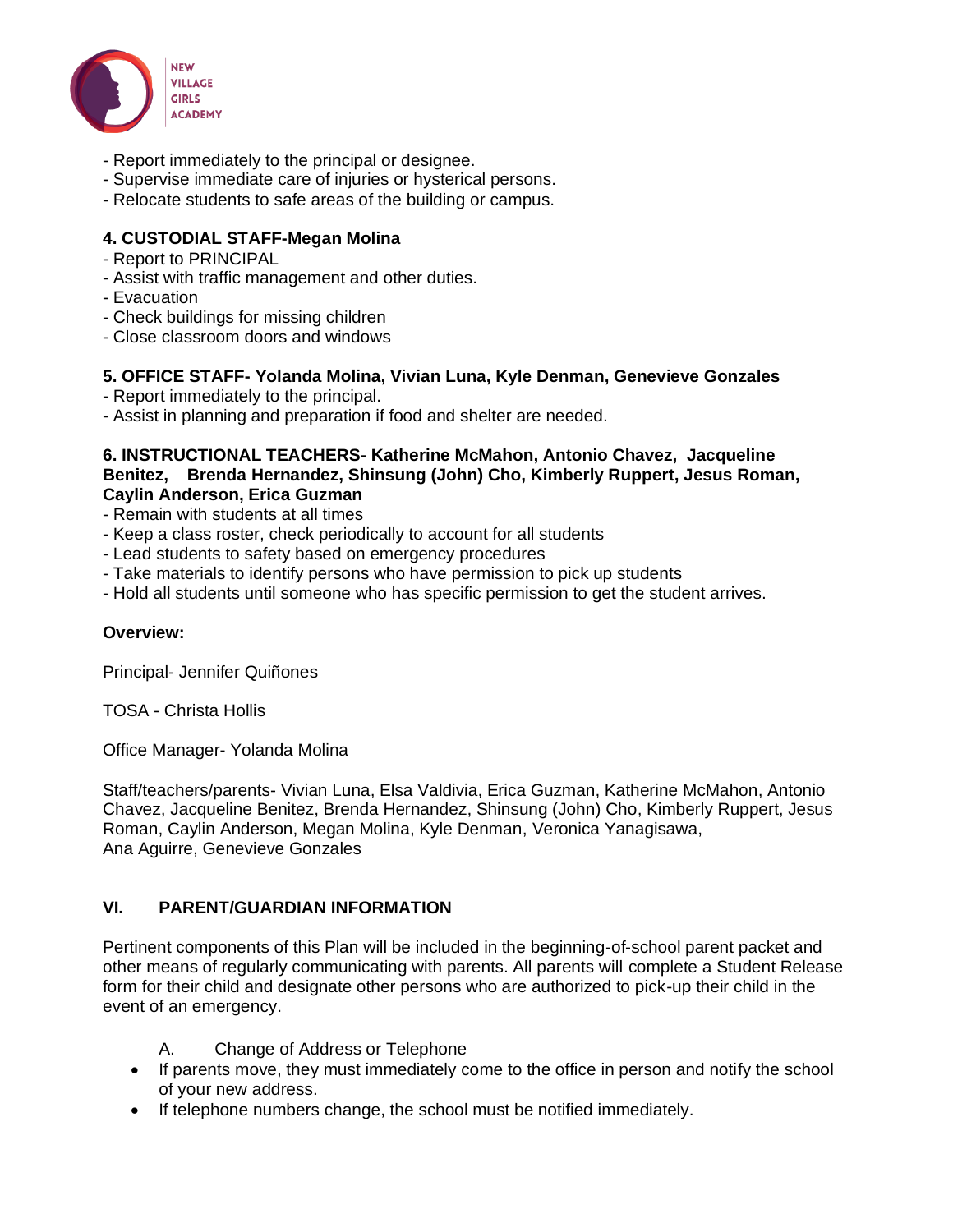

#### B. Route to and From School

- <span id="page-5-0"></span>• Plan with your child, know what route they take
- Establish a time for leaving and arriving home
- The campus is open at 7:15 am
- Breakfast is served from 7:30 8:00 am
- Students who are not a part of the After-School Program must go straight home after school.
- Students should know their address and telephone number.

#### C. Class Visitation

- <span id="page-5-1"></span>• Visitors must report directly to the office before entering the campus/class
- Children that are not enrolled in the school cannot visit the campus unless accompanied by a parent/guardian.
	- D. Pupils Leaving School

<span id="page-5-2"></span>• No child is permitted to leave the school during the school day without permission of the parent/principal/designee

• Because it is much safer, it is mandatory that parents come to or call the office to take children out of school early. Children will only be released to their parent/guardian or people whose names appear in their emergency card (no exceptions). Finally, parents need valid reasons to sign out students.

#### <span id="page-5-3"></span>**VII. SAFE INGRESS AND EGRESS OF PUPILS, PARENTS AND EMPLOYEES TO/FROM SCHOOL**

During normal school hours our school has one walking entry gate (St. Anne's Parking Lot.). Students may arrive at school at 7:15 am. They can go into the courtyard or classrooms.

The school day ends at 3:00 pm on Mondays through Friday. On some days students might be off school site at internship, Community College class, or at Science.

All staff members and parent volunteers monitor the safe exit of students. Students will exit through the St. Anne's Parking lot entrance (front of the school).

Strategies and procedures were developed to ensure the safe ingress/egress of students, school employees, parents, volunteers and visitors.

- Visitors must sign in with the school office before entering the campus. They must sign out when leaving.
- Students leaving early must be signed out by parents/guardians or someone listed on the student's emergency card.
- The school's intercom system will be operational throughout the day.

## <span id="page-5-4"></span>**VIII. LEVELS OF EMERGENCIES**

Emergencies are described by one of the following three levels: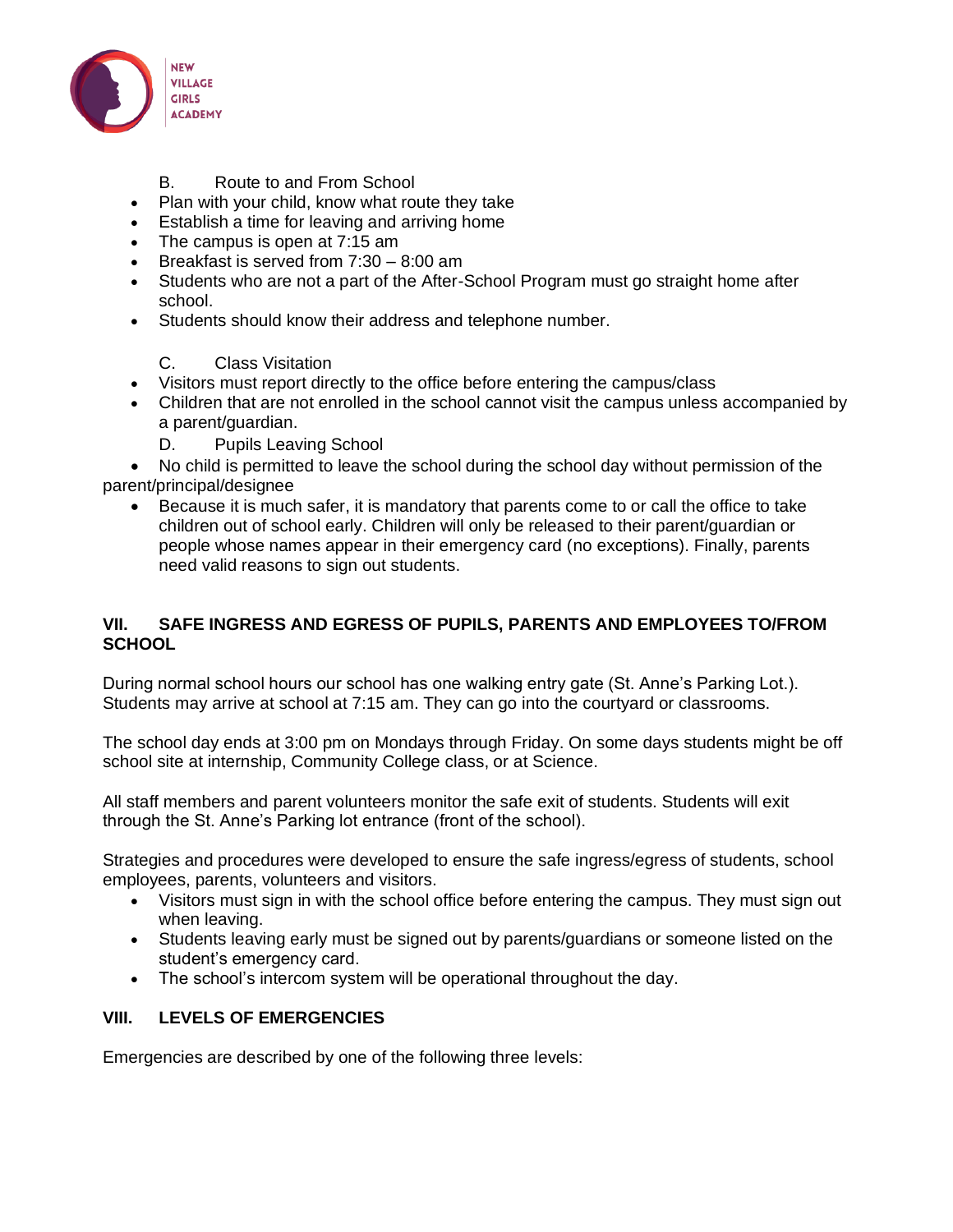

**Level One Emergency:** A localized emergency which school district personnel can handle by following the procedures in their own emergency plan. Examples: power outage, minor earthquake, etc.

**Level Two Emergency:** A moderate to severe emergency, somewhat beyond the school's response capability, which may require mutual aid assistance from the fire department, police, etc. Examples: fire, severe earthquake with injuries and/or structural damage.

**Level Three Emergency:** A major disaster, clearly beyond the response capability of school's personnel, where large amounts of mutual aid assistance will be required, recovery time will be extensive, and the response time from major supportive agencies may be seriously delayed and/or impaired.

## <span id="page-6-0"></span>**IX. AUTHORITIES AND REFERENCES**

The Plan is based on federal and state law and district policy.

## <span id="page-6-1"></span>**X. PLAN IMPLEMENTATION**

The Plan will be:

- Initiated by the principal or designee when conditions exist which warrant its execution
- Implemented by all staff that will remain at school and perform those duties as assigned until released by the principal.
- Reviewed at least annually.
- Emergency and disaster functions have been identified and pre-assigned.
- The Emergency Teams will be updated at least annually.

## A. **Planning Hazard Assessment**

<span id="page-6-2"></span>Each school year, prior to the arrival of the teaching staff, the principal and/or designee, will undertake a physical survey of all hazards likely to be encountered in the evacuation routes from classrooms and other activity rooms to safe, open-space areas. During the first month of the school year each teacher will conduct a classroom hazard checklist to be submitted to the principal.

## **B. Staff Orientation/Training**

<span id="page-6-3"></span>All school staff will be oriented to this Plan by the principal and/or designee at the beginning of each school year.

*Staff members designated for medical responsibilities shall have first aid and CPR certification and training in triage*.

## **C. Faculty and Staff**

<span id="page-6-4"></span>New Village Girls Academy shall have sufficient faculty and staff to provide the educational program and support services and operate the facility in accordance with the charter, any applicable requirements of law, and the policies and directions of the school's governing board.

## **D. Special Education**

<span id="page-6-5"></span>New Village Girls Academy shall actively identify students who may have exceptional needs, assess them promptly, and develop Individualized Education Programs.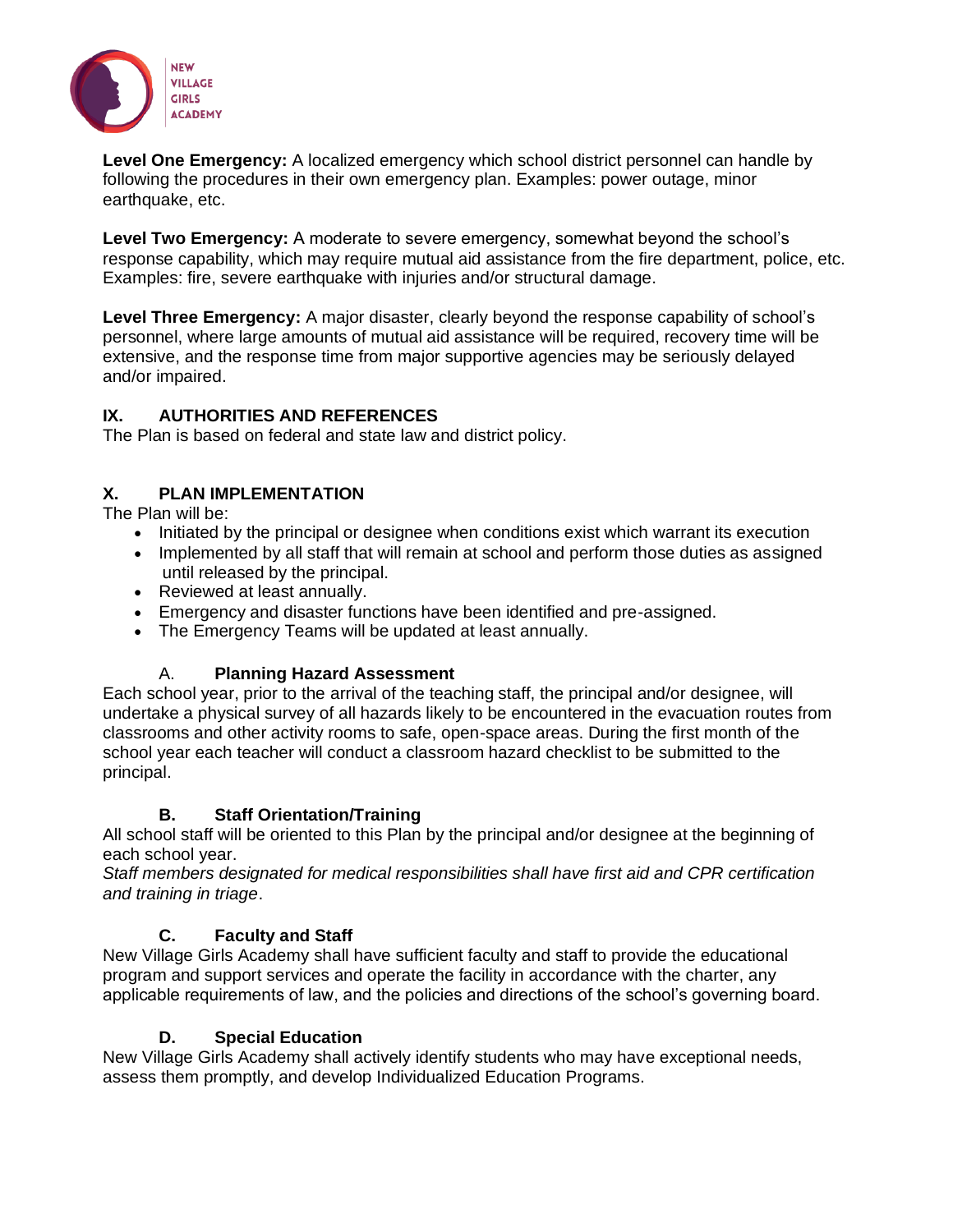

## **E. Student Achievement and Educational Performance**

<span id="page-7-0"></span>New Village Girls Academy has clear measurable outcomes and data that support how well students are doing in meeting outcomes.

## **F. Instructional Material and Tools and Professional Development**

<span id="page-7-1"></span>New Village Girls Academy shall have sufficient instructional materials, other instructional tools, and professional development necessary for the faculty and staff to implement the curricular and instructional plan, set of plans, or like documents.

## **G. Learning Environment**

<span id="page-7-2"></span>New Village Girls Academy is well maintained and ensures the health and safety of students and staff.

## **H. Drills**

<span id="page-7-3"></span>In accordance with state law: Fire drills will be conducted on a regular basis. An earthquake "Drop, Cover and Hold" drill will be held each quarter. All students and staff will participate in these mandated drills. A district wide drill/simulation is recommended yearly. All drills will be recorded and a record kept. I. **Evacuation Routes**

<span id="page-7-4"></span>The principal/school manager is responsible for establishing safe evacuation routes from all school facilities. Evacuation routes must be posted in all classrooms, multi-purpose rooms, and the school office.

## **J. Supplies and Equipment**

<span id="page-7-5"></span>Disaster supplies and equipment are maintained as follows:

- Emergency kits in each classroom.
- First aid and other search and rescue supplies which may be needed during the first few hours following an emergency.
- Tools for shutting off the utilities at each shut-off location.

## **K. Emergency Cards**

<span id="page-7-6"></span>An Emergency File containing Student Release-Permission Slip information for all students will be maintained in the school office marked EMERGENCY FILE and will be taken by the school office staff whenever the school building is evacuated.

## **L. Communications**

<span id="page-7-7"></span>During an emergency, telephones and cell phones will only be used to report emergency conditions or to request emergency assistance.

In the event that telephone and/or electrical service is interrupted, other means must be relied upon to relay information. A bullhorn and/or runner will be utilized within the school building and on school grounds.

## **M. Emergency Actions**

<span id="page-7-8"></span>When an emergency occurs, it is critical that every staff member take immediate steps to protect themselves and others. Each staff member must become familiar with each EMERGENCY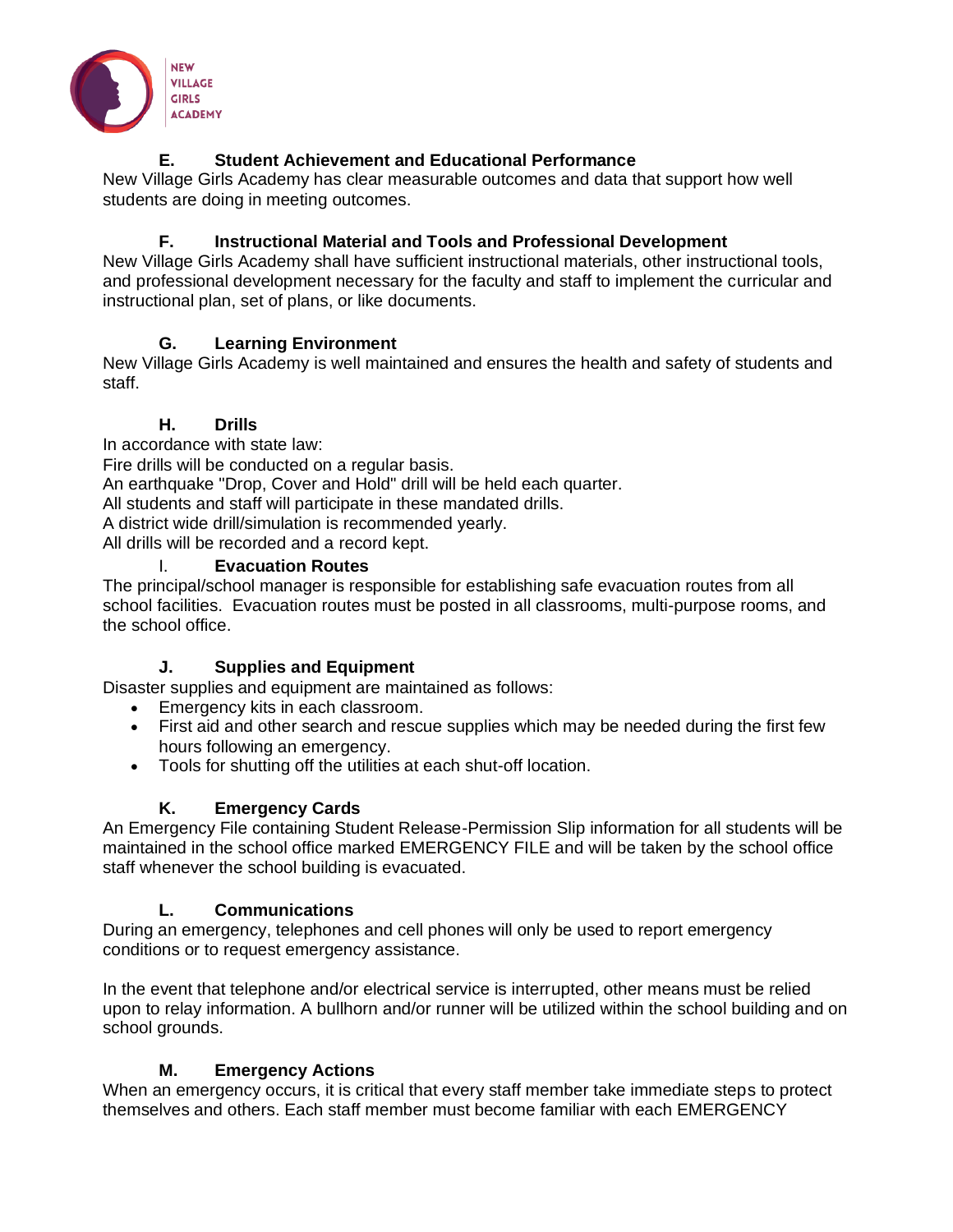

ACTION and be prepared to do assigned responsibilities. All students are to be taught what their actions are when the following EMERGENCY ACTIONS are implemented:

- All Clear
- Evacuation
- Lockdown/Secure Building
- Hit the Deck Drop and Cover
- Duck, Cover and Hold On

## <span id="page-8-0"></span>**XI. EMERGENCY PREPAREDNESS PROCEDURES**

This Plan establishes procedures to be followed which will nullify or minimize the effects of the nine emergencies listed below. The procedures are intended primarily as a ready reference for all staff to be carefully studied and practiced prior to the occurrence of an emergency. The emergencies outlined in this Plan are:

- Bomb Threat
- Chemical Accident
- Civil Disobedience
- Earthquake
- Explosion and/or Threat of Explosion for each emergency
- Fire
- Irrational Behavior
- Loss of Utilities
- Rabid Animal/Animal Disturbance

Public agencies, including the American Red Cross, are allowed to use the school buildings, grounds, and equipment for mass care and welfare shelters during the above listed emergencies. The Principal will serve as the liaison between the school and the public agencies in this situation.

#### **A. Responsibilities**

<span id="page-8-1"></span>• Principal-Jennifer Quiñones

Assume overall direction of all emergency procedures based on procedures and actions outlined in this Plan. Good judgment, based upon the facts available in any emergency situation, is of paramount importance. This Plan should not be considered as a restriction to judgmental prerogatives.

• Office Staff-Yolanda Molina, Vivian Luna, , Genevieve Gonzales, Ana Aguirre, Veronica Yanagisawa, Elsa Valdivia, Megan Molina, Kyle Denman, Christa Hollis

Provide assistance to principal by handling telephones, monitor Radio emergency broadcasts, assist with health emergencies as needed, acting as messengers, etc.

• Teachers- Katherina McMahon, Erica Guzman, Antonio Chavez, Jacqueline Benitez, Brenda Hernandez, Shinsung (John) Cho, Kimberly Ruppert, Jesus Roman, Caylin Anderson

Assess situation and remain calm. Calm, direct and give aid to the students. Assist seriously injured students if possible. Take the appropriate action in each case. Keep a record of location of all students at all times. Be alert for latent signs of injury/shock in all students. Keep Emergency folder with updated list of students and emergency contact numbers.

• Custodians/Maintenance Staff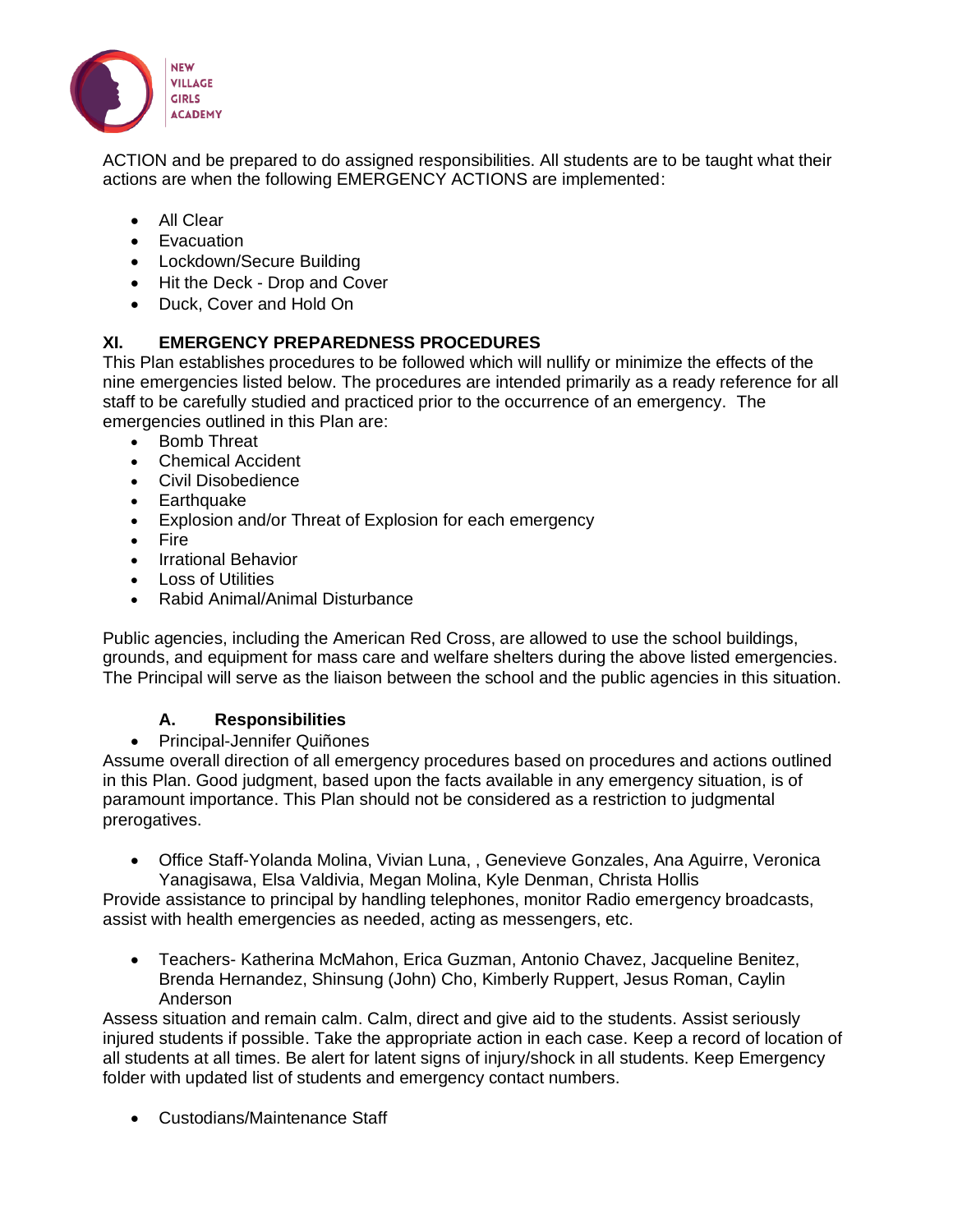

Examine buildings and plant for damage, provide damage control. Keep principal informed of condition of school. Assist as directed by the principal.

#### **B. Emergency Teams**

<span id="page-9-0"></span>During and after an emergency, the school's Emergency Teams are essential to ensure that everything possible is being done to follow the established procedure.

The Emergency Teams Sections outlined in this Plan are: Command Section- *Jennifer Quiñones, Christa Hollis, Yolanda Molina, Kyle Denman* Incident Commander- *Jennifer Quiñones* Safety Officer- *Christa Hollis* Public Information Officer- *Yolanda Molina* Liaison Officer- *Kyle Denman* Operations Section- *Veronica Yanagisawa, Megan Molina, Elsa Valdivia,* Operations Chief- *Veronica Yanagisawa* Site Facility Check/Security- *Megan Molina* Search and Rescue Team Leader- *TBD* Search and Rescue Team- *Erica Guzman, Antonio Chavez, Brenda Hernandez, Jesus Roman, Caylin Anderson* Medical Team Leader- *Elsa Valdivia* Medical Team- *Katherine McMahon, Genevieve Gonzales, Jacqueline Benitez, Kimberly Ruppert, Ana Aguirre, Shinsung (John) Cho* Student Release- *Vivian Luna* Logistics Section Logistics Chief- *Jennifer Quiñones* Staffing - *Christa Hollis* Communication- *Yolanda Molina* Finance/Administration Section Finance/Administration Chief-*Yolanda Molina* Purchasing – *Yolanda Molina*

Team Membership:

The School's Emergency Teams shall be comprised of personnel selected by the principal or designee. Each team will consist of individual team members, a team leader, and an alternate team leader. These persons shall receive training and shall be required to participate in a number of "emergency readiness" activities before an actual disaster occurs, in order to be fully prepared to respond both during and after the emergency.

#### **C. Team Leader Responsibilities:**

<span id="page-9-1"></span>The leader of each team shall have a number of ongoing responsibilities, including the following:

- requesting the principal or designee to fill any vacancies on the team;
- arranging for the training of new members and alternates;
- ensuring that necessary supplies and equipment are maintained;
- recommending purchase of necessary supplies and equipment to the principal or designee;
- conducting annual meetings with team members to validate or update procedures;
- attending annual meetings with other team leaders and the principal or designee;
- determining where and under what conditions the team will meet during emergencies; and
- Coordinating team activities during an actual emergency.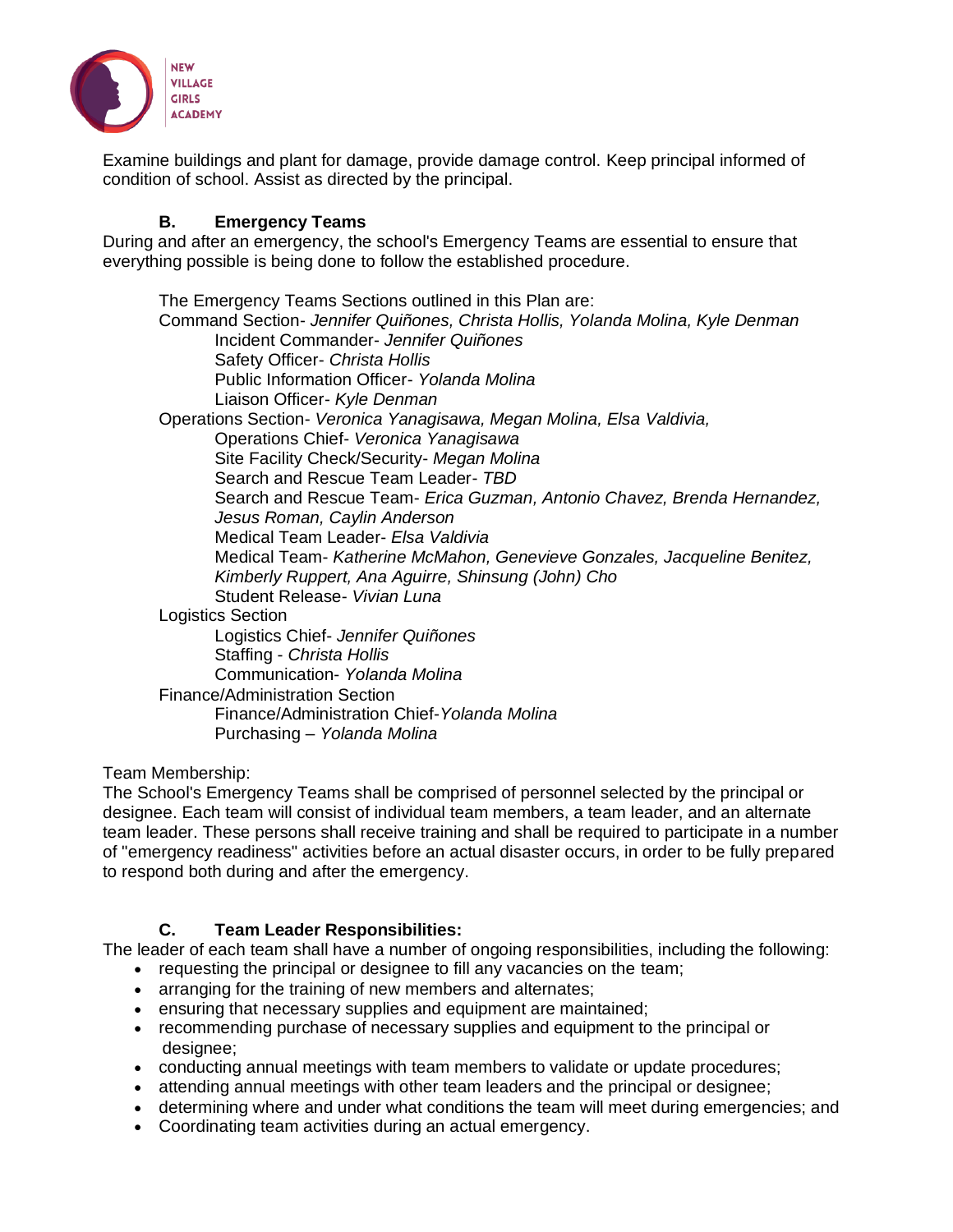

NOTE: Any school employee, as a disaster services worker, may be asked to assist an Emergency Team whenever necessary.

#### **D. Personal Preparedness**

<span id="page-10-0"></span>When a major emergency occurs, every employee should be prepared and committed to serving their students. To do this each employee must:

- know and complete those assignments for which they are assigned
- have the confidence that they have prepared their students to deal with emergencies

The time and energy an individual commits to being personally prepared will provide the best assurance that students and family are capable of dealing with emergency situations.

#### <span id="page-10-1"></span>**XII. Lock-Down Procedures**

The purpose of a Lock Down – Response or a Lock Down – No Response signal is to provide the Incident Commander with a means for alerting staff and students that there is an emergency situation in the school and that for a period of time, movement in the school will be restricted. Because of the variety of emergencies/crises that can occur in a school it was necessary to establish a Lock Down –Response and a Lock Down – No Response Signal:

#### **Lock Down – No Response – Is used when there is:**

- *1. a gunman in the school or*
- *2. shots being fired or*
- *3. a hostage situation*

These three situations pose the greatest threat to students and staff and require that NO ONE MOVES IN THE SCHOOL. The School Emergency Response Team (SERT) is not activated. Staff without supervision of children remain where they are. Personnel available in the office (Command Post) will be utilized to stabilize the situation until the police arrive on the scene and assess the situation.

Teachers close their classroom doors, make a list (see Emergency Attendance Sheet) of all children not accounted for, add to this list the name of any child or adult that enters the classroom after the lock down is initiated.

**Lock Down – No Response** is declared, move the children away from windows (if possible) and have everyone sit on the floor. They remain in this position until directed to do otherwise. Students who are not under the direct supervision of an adult when the Lock Down – No Response signal is given should find the nearest adult and follow their directions.

Any visitor to the school will remain where they are, assuming they are either in a classroom or office. If in neither location, go to the nearest classroom and follow the teacher's instructions. The secretary or someone else who is in the Command Post at the time the emergency is declared will call each classroom by telephone and ascertain the names of any missing students or students who entered after the Lock Down – No Response signal was given.

**Lock Down - Response –** Is used, at the discretion of the Incident Commander when in her/his opinion an emergency/crisis has occurred and it requires the holding of students for a period of time. The command activates the School Emergency Response Team who will respond to the Command Post and receive their instructions. All adults not having direct supervision of children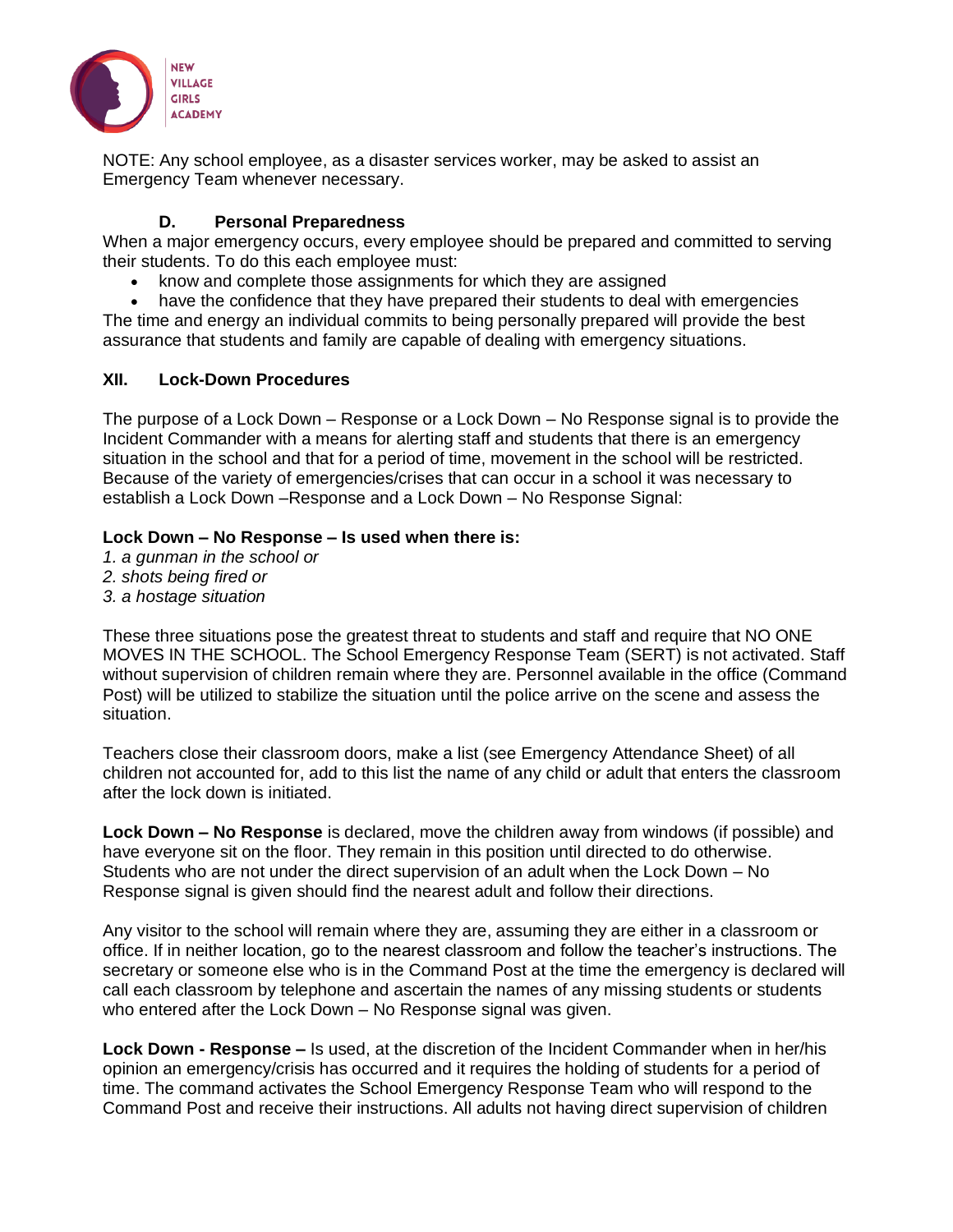

will report to a designated location and assist in the searching of the school for stray children and guests.

Teachers will follow the same procedures as they would for a Lock Down – No Response except there is no need to move children away from windows or to sit on the floor. The Search Team will collect the Emergency Attendance sheets from each classroom. A Lock-Down signal should never be used for a **fire/explosion** or **weather emergency.** These events have their own signal and should not be confused with a Lock-Down situation.

#### **A. Lock-Down Procedures Checklist for Teachers**

#### <span id="page-11-0"></span>**1. Immediate recognition.**

o Emergency Signals:

- **Lock Down – No Response**
- **Lock Down - Response**
- Fire Alarm
- Severe Weather Alert
- Duck, Cover, and Hold On
- Shelter-in-Place

#### **2. Immediate action.**

#### o **Lock Down - Response:**

- Close the classroom door.
- Make a list of all students NOT in the classroom when the signal was given.
- Add to the list the names of any students who enter the classroom after the signal was given.
- Maintain order in the classroom.
- Do not call the office unless there is a problem in your classroom.
- *Any adult who does not have supervisory responsibilities for students at the time the Lock Down - Response is given, report to a central location to assist in the management of the crisis/emergency.*

#### o **Lock Down – No Response -- This command is only used when there:**

#### **a. is a gunman in the school, or**

**b. are shots fired, or**

## **c. is a hostage situation in the school**

- Close the classroom door.
- Use basic duck and cover techniques: Lie flat, face down, on floor; get under tables/desks if possible.
- Stay away from windows.
- Prepare a list of all missing students.
- Add to list the names of anyone who enters the classroom after the signal was given.
- Be prepared to give this attendance information to the office or SERT members (wait until you are contacted).
- Be prepared to move quickly if directed to do so by the police or school official.
- If directed to evacuate the classroom, take roll book or attendance record with you.
- **You and your students are taken hostage.**
	- o Stay calm.
	- o Don't be a hero.
	- o Follow instructions of captor.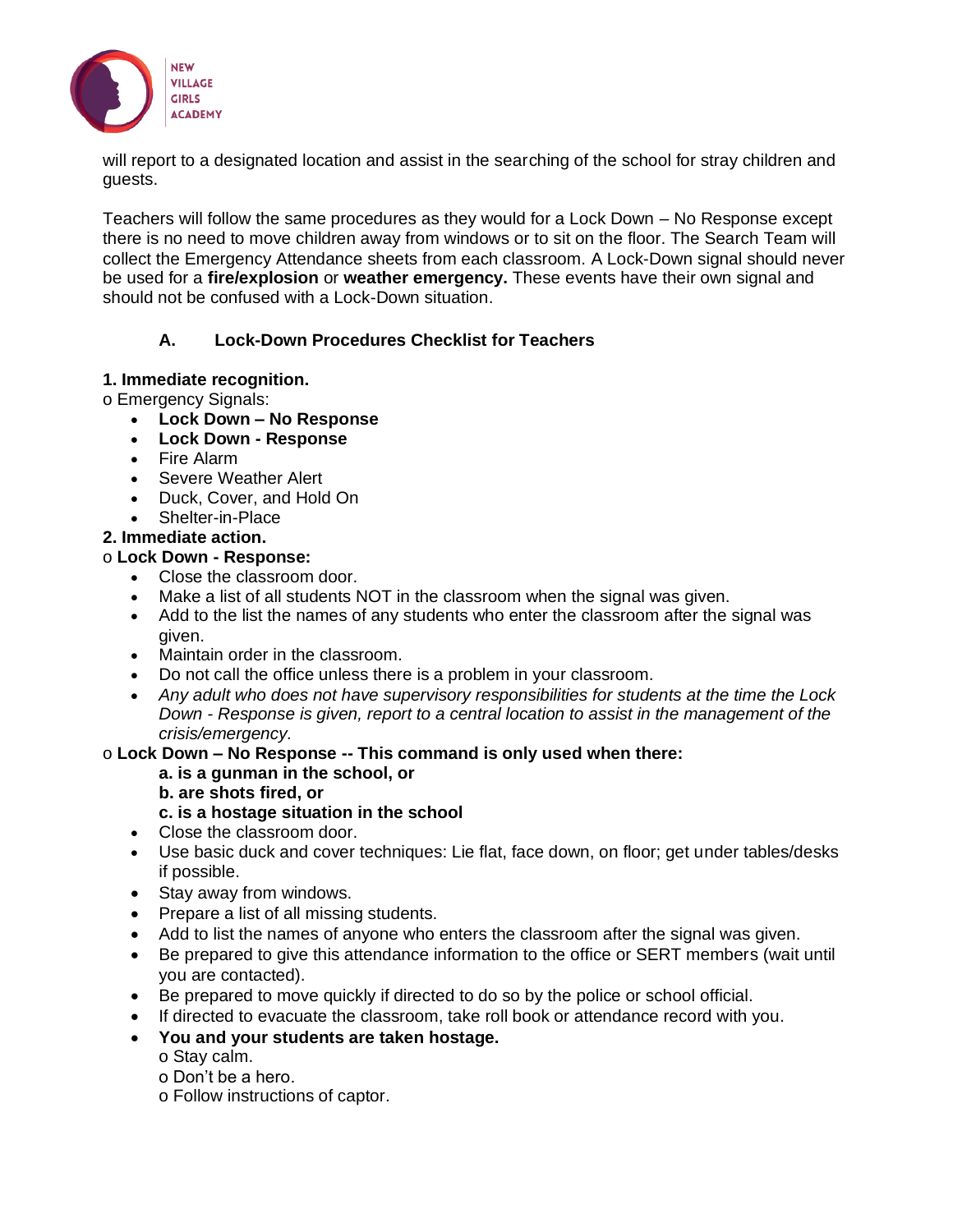

o Cooperate, be friendly if possible; don't argue with or antagonize captor or other hostages.

- o Inform captor of medical or other needs.
- o Be prepared to wait; elapsed time is a good sign.
- o Don't try to escape; don't try to resolve situation by force.
- o Be observant and remember everything you see and hear.
- o When rescue takes place, lie on floor and await instructions from the rescuers.

#### **3. Other Considerations.**

o If students are outdoors, use basic duck and cover techniques; lie flat on ground, if safe move to sheltered area and await further instructions.

- o Do not attempt to enter building unless directed to so by the police or school administrator.
- o Care for injured; provide for the needs of individuals with disabilities.
- o Limit your exposure to danger.
- o If possible, report status or significant changes to office/Command Post.
- o Be prepared to respond to directions from the police, Incident Commander, or SERT members.

#### **B. Lock-Down Procedures Checklist for Office Staff**

#### <span id="page-12-0"></span>**1. Phase I Responsibilities (first ten minutes):**

- Immediately transmit information regarding the emergency to the Incident Commander  $(IC).$
- When directed, call **911** or local police dispatcher.
- Initiate an *Event Log* recording when notifications are made, to whom, and a brief description of activity.
- If appropriate, turn off the bell system.
- Assist with the implementation of the School Emergency Response Plan.
- If visitors and/or students are in the office when the emergency is declared, arrange for their removal to a safe area outside the Command Post.
- If there is more than one telephone line for incoming telephone calls, place one of the lines on "hold" to ensure the availability of an open telephone line for out-going calls.
- Assign a person to answer the telephone and to maintain a log of all incoming calls.

## **2. Phase II Responsibilities (Next fifty minutes):**

- Assist in coordinating IC's response to the emergency.
- Make the "Visitor Log" available to the Search Team Coordinator to assist in the accountability of visitors.
- When directed, update the Charter Board on the status of the emergency.
- Provide directory information for notification to families of injured students and/or staff.
- Keep IC apprised of any new information.
- Keep the *Event Log* up to date.
- In the event the building is evacuated, take copies of parent and staff notification phone numbers and addresses (if available).

## **3. Phase III Responsibilities (Rest of the first day):**

- When directed, notify the Charter Board of the change of status from a **Lock-Down** to an "**All Clear,"** meaning the emergency is over.
- If asked, assist the IC in the preparation of a written statement regarding the incident.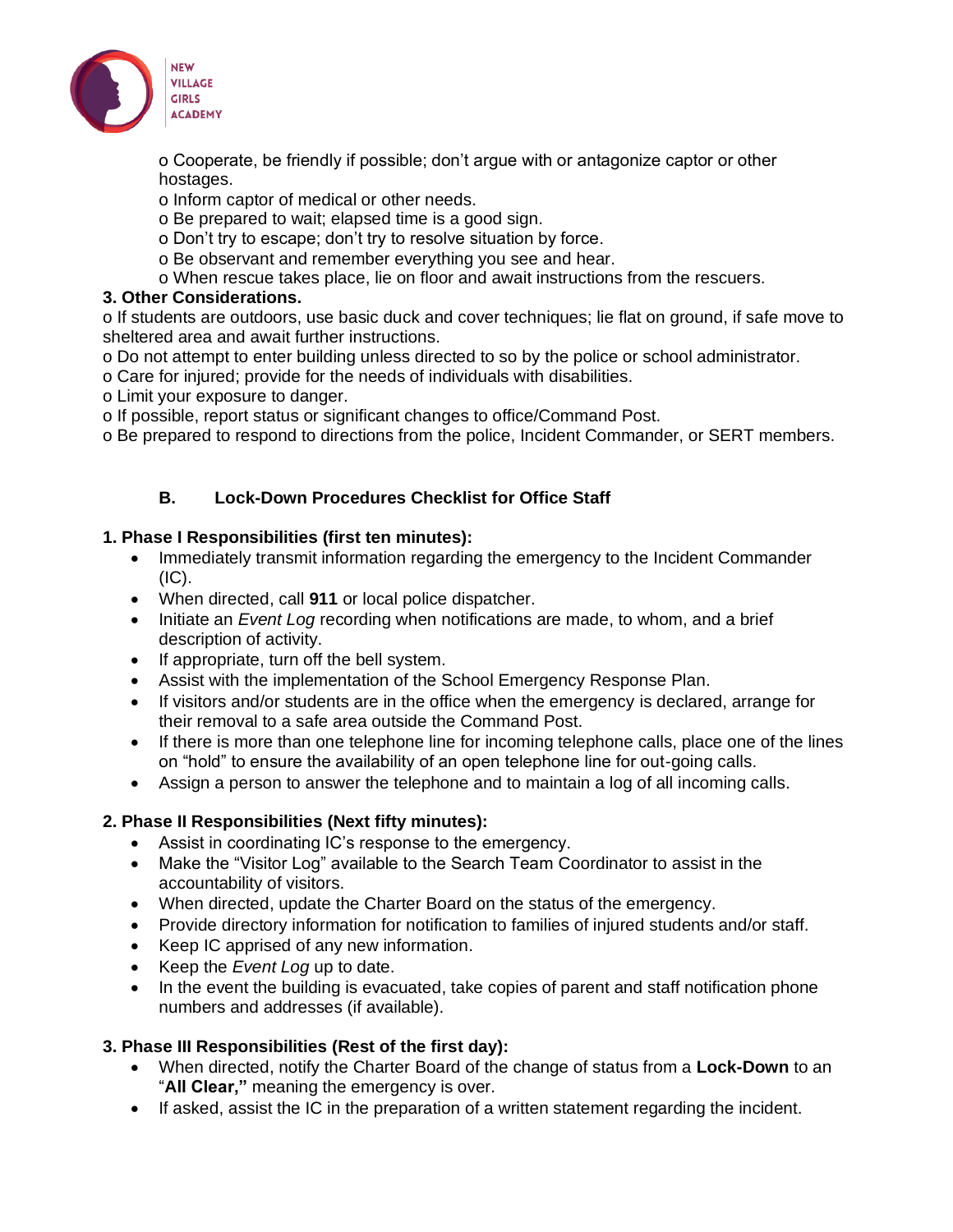

- Assist in restoring a sense of normalcy to the school by responding to inquiries about the incident in a professional, low keyed response.
- Assist in dealing with the influx of concerned parents.
- Assist IC in preparing for the emergency staff meeting scheduled for that afternoon.
- Attend all meetings of the School Emergency Response Team and assist in the preparation of briefing documents.
- Perform such other duties as may be directed by the IC.

## **4. Phase IV Responsibilities (Subsequent days):**

- Maintain the *Event Log.*
- Respond to incoming calls.
- Assist in calling for substitute teachers if needed.
- Assist in calling parents of absent children.
- Keep IC advised of any changes.
- Assist in establishing schedules for counseling if required.
- Perform such other duties as may be directed by the IC.

#### C. **Lock-Down Procedures Checklist for Principal/Incident Commander (IC) Always assume the information is correct.**

#### <span id="page-13-0"></span>**1. Summon Help:**

- Designate that 911 be called**.** Have the caller remain on the line with 911 operator to keep police advised of changing conditions.
- Call Charter Board.
- Shut off school's bell system.

## **2. Conduct an Immediate Assessment:**

- Send staff person (Site Coordinator) to confirm and assess the situation.
- Based upon the assessment, determine appropriate action/emergency signal.

## **3. Alert School Staff and Students of the Emergency:**

- **Fire –** Sound Fire Alarm and evacuate the building.
- **Severe Weather Condition –** Sound established signal. (verbal command)
- **Lock Down – No Response**  Verbal command No one moves in the school until the police arrive on the scene. The situation involves one of the three following conditions:
	- o **gunman in the school**
	- o **shots being fired**
	- o **a hostage situation**
- **Lock Down - Response –** Verbal command -Activates the School Emergency Response Team.
- **Shelter-in-Place** Verbal command Secures campus, activates School Emergency Response Team, shelters community members.
- **Duck, Cover, and Hold On –** Verbal Command

## **4. Implement Appropriate Emergency Response Plan:**

- Deploy SERT.
- Remain at Command Post to direct follow-up activity.
- SERT member deploys Search Team.
- SERT member(s) coordinate the accounting of students, staff, and any visitors at time of crisis.